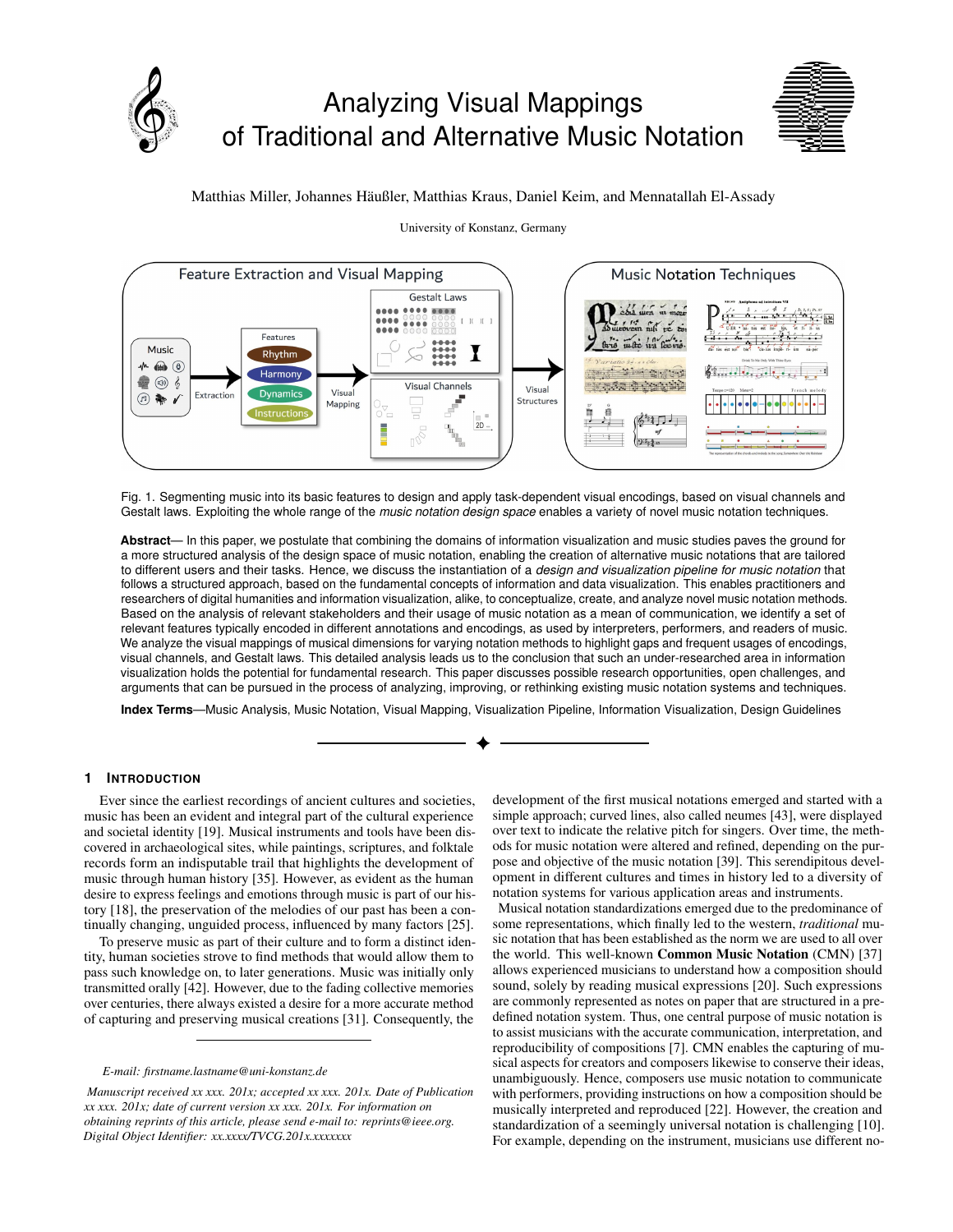tations [\[16\]](#page-4-13). Due to the varying pitch ranges between instruments, different types of clefs exist to facilitate the discrimination of music notations between instruments. Likewise, singers require other musical representations compared to instrumentalists to understand their parts.

Due to the gradual development of notation over multiple centuries, the CMN is a result of a long-term, historical development process. For instance, one bottleneck for a wide distribution was the lack of availability of printing color at the beginning of mass printing for the reproduction of music scores on paper. Similarly, the technological progress and digitization had not yet reached the point of using interactivity or motion. From the information visualization research perspective, these historically grounded limits on the design space of music notation may have led to an established representation which does not exploit the full potential of all available techniques and encodings. For example, according to Flach et al. dyslexic individuals benefit from using an alternative notation exploiting other visual cues, enabling them to better distinguish the pitch of notes which is more difficult using the CMN [\[13\]](#page-4-14). Current research in the domain of information visualization provides means for a more structured approach to the design of music notation.

Hence, we postulate that bridging the domains of information visualization and music opens up space for a structured analysis of music notation and a thorough exploration of its visual design space. Such an endeavor opens up paths to novel and original research, tailoring music notation to different users and their tasks.

Considering different application fields and existing music notation techniques, this paper contributes a structured analysis of the visual design space of music notation. We define the span of the design space to integrate and analyze the state-of-the-art visualization techniques of various music notations. In doing so, we obtain means to identify benefits and drawbacks of different visual encodings. In addition, our approach enables a systematic and comparative analysis of different concepts, concerning their effectiveness by applying the Gestalt laws. Finally, these considerations reveal potential research gaps and opportunities in the domain of music notation visualization.

## **2 BACKGROUND**

Depicting music in a visual form is a complex task containing several representation issues [\[10\]](#page-4-12). The existence of a vast variety of different music notations shows that it is overly complicated to encode all musical features into a single and consistent system because of the limited number of visual encoding channels. Designing a notation system requires one to make fundamental design decisions that depend on the target audience and the application area. Making such design decisions limits the range of possible applications which is acceptable if some use cases are well-supported even though other tasks are not. One reason why specialized notation is restricted is loss of information. For instance, tailoring a notation system to a specific instrument makes reading more difficult for musicians who are not acquainted with the instrument. A further reason is that music is subject to a continuing progress due to the development of new instruments, genres, and even rearrangements of existing works, making it impossible to take features into account that will be introduced at a later point in time. The range of application of music notation can be divided into categories (examples are given by reference), which contain but are not limited to (live) performance [\[15,](#page-4-15) [40\]](#page-4-16), analysis [\[28\]](#page-4-17), art [\[21,](#page-4-18) [32\]](#page-4-19), education [\[45\]](#page-4-20), instrument support [\[34\]](#page-4-21), composition [\[3\]](#page-4-22), and entertainment [\[14\]](#page-4-23).

Dannenberg states that the diversity between the single categories requires one to view music and its structure based on different levels of representation, since each notation design possibly contains information that is not available in other notation systems [\[10\]](#page-4-12). For instance, to analyze music, often abstract transformations are used to provide means of comparison that enable analysts to detect patterns and differences of musical pieces instead of focusing on single details [\[36\]](#page-4-24). Among others, music analysts are interested in understanding the harmonic progressions and relationship of a musical piece. Malandrino et al. propose a visualization approach to emphasize the harmonic structure of a composition by employing color to indicate tonal progressions [\[27\]](#page-4-25). Many approaches that propose an instrument-oriented design can also be assigned to the category 'Education' since visual metaphors that are

based on the visual appearance of the respective instrument provide high potential for learning a new instrument. For example, Dascălue et al. utilize the design of a keyboard to create an instrument teaching platform for adult learners [\[11\]](#page-4-26).

To summarize the broad range of music notation systems into a single framework, we first span a structured *Music Notation Design Space*.

### <span id="page-1-0"></span>**3 MUSIC NOTATION DESIGN SPACE**

Visually representing music requires a suitable mapping from heterogeneous input formats to visual channels. If music exists in audio format, extracting structural features is necessary before applying a visual encoding. Since the visualization or notational representation of music is ambiguous, even existing visual representations can be examined and altered to be restructured to support different situations. Music is an intricate form of art containing both structural, as harmony or rhythm, and non-structural properties like emotion and imagination. The former is mathematically formalizable. Nevertheless, there are multiple attributes of music that hardly can be communicated using formal notation. For instance, performing music often involves a specific level of expressiveness when interpreted that is difficult to formalize or to visually encode. Consequently, dealing with music as notation entails several representational issues. This problem of representation is responsible for the existing variety of different musical representations. To analyze existing music notation specifications, we necessitate extracting musical features that are commonly used to visually represent music. Due to the hierarchical structure of music, we introduce a determined level of abstraction in subdividing music into four meta-features which comprise concrete musical dimensions each of which can be subject to visual representation in musical notation systems.

#### <span id="page-1-1"></span>**3.1 Musical meta-features and notational dimensions**

We suggest a set of meta-features that can be extracted from music each of which characterizes a unique musical attribute. Every meta-feature contains multiple dimensions that describe its specific musical part in detail. Subsequently, we consider music to be generally a composition of *rhythm*, *harmony*, *dynamics*, and *instructions* (see Step 1 in [Fig. 2\)](#page-2-0).

*Rhythm* describes the tempo (beats per minute) or speed of music including meter and time signatures. Pauses also belong to *rhythm*, since they influence the rhythmic movement or flow in music. *Rhythm* is the cause why music can be categorized and analyzed as time-series data and is a fundamental aspect in the design of music notation.

*Harmony* depends on how multiple tones simultaneously compose specific pitch levels. This co-occurrence of notes determines the harmonic progression of a musical piece. In music notation, one must differentiate between accidental and normal notes. Moreover, the range of a given part is defined by the octaves or height of note. We assign duration to be part of every note since varying tone lengths directly affect the harmonic behavior. Often, dynamics is used to describe the loudness or the development of intensity including the transitions between different volume levels as well as accents and abrupt changes of the musical progression.

*Dynamics* comprises volume (or intensity), articulation and phrasing since phrasing and volume are frequently combined to partition music into connected segments. Besides, articulation also shapes musical dynamics in combination with intensity and phrasing.

*Instructions* encapsulate contextual notational information such as timbre, arrangement, baseline and which finger should be used to play a specific note. 'Arrangement' includes the structure of a musical piece comprising repetitions and instrumentation. The instrumentation influences the timbre and is regarded as a separate dimension which is often implicitly represented. Depending on the instrument, the CMN uses different baselines encoded by respective clefs at the beginning of the notation indicating the pitch of the displayed notes.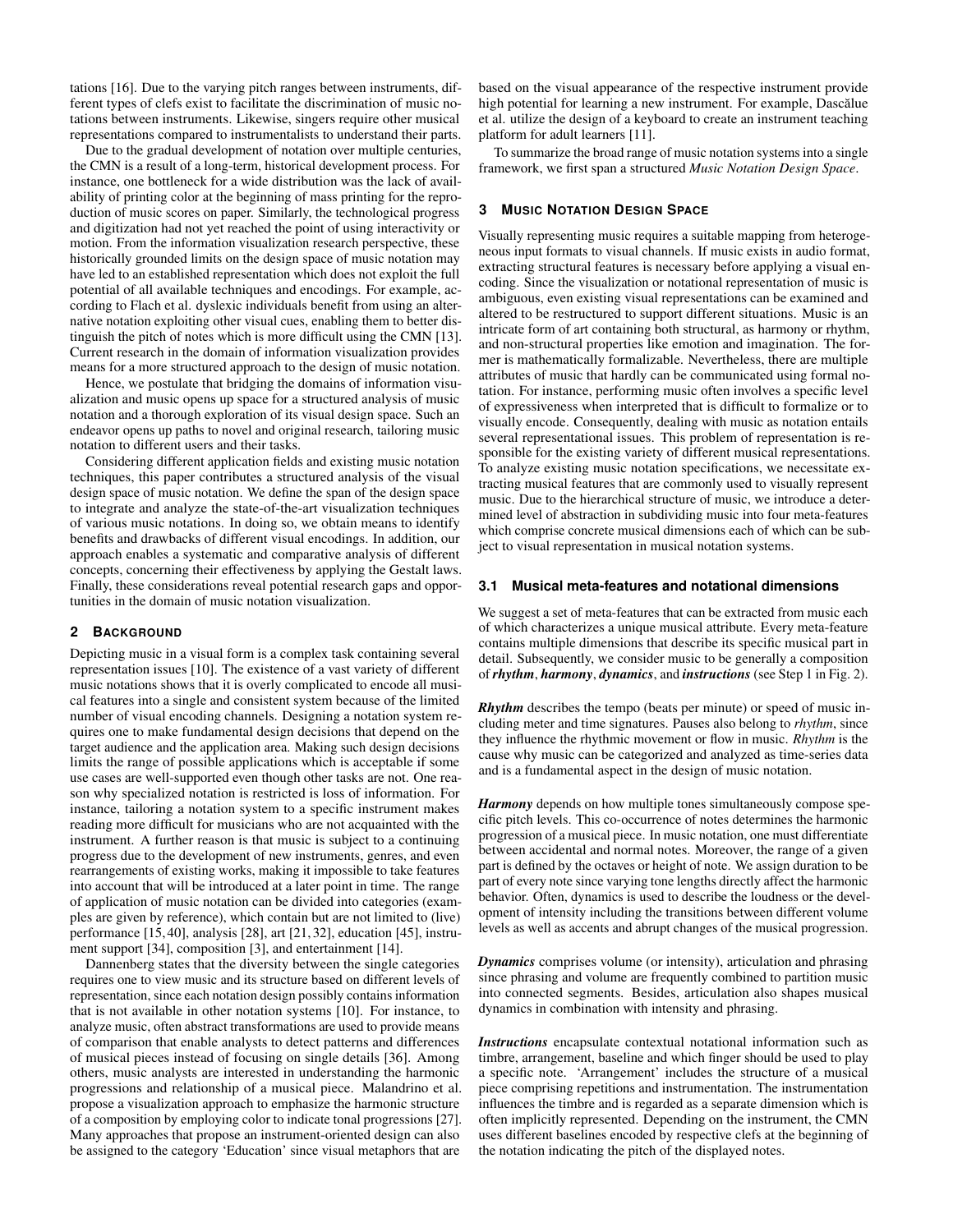

<span id="page-2-0"></span>Fig. 2. Our proposed *Music Notation Visualization Pipeline* is based on Card et al.'s Information Visualization Reference Model [\[5\]](#page-4-27). Transforming musical data into visual music notation as a multi-step process including extraction of musical features (Step 1), data transformation (Step 2), visual mapping (Step 3) and encoding into visual structures (Step 4). Moreover, allowing users to interact with the system and changing the notation enables customization on views (Step 5) and enables notation improvement to fit the users' tasks.

## **3.2 Users and Tasks**

Different types of users need suitable music representations: music composers must be able to expressively communicate their thoughts by symbols, signs and other instructions. They achieve this by mapping musical thoughts to be structured and represented in such a way that the composed music can be reconstructed as imagined by the author. In contrast, performers should be provided with a musical notation that is easy to understand and suitable for the instrument they are playing. The notation of a musical piece can vary between different instruments to meet task-oriented requirements. Imagine a musical director, who must be aware of all instrument parts of a whole orchestra. Providing an overview of all involved instruments in this case is beneficial. On the contrary, single instrumentalists do not profit from such an orchestra notation, but could be even distracted while playing their own part. This example emphasizes the role and importance of different music notations for diverse tasks. Learning an instrument is another field of application: understanding the CMN can be a challenging task. Tailoring music notation to the user while using intuitive representations such as visual instrument metaphors supports novices during the learning process. Rather abstract representations are useful for music analysts who are more interested in patterns, progressions, and general differences between musical pieces than in specific details.

### **3.3 Visual Mapping of Musical Dimensions**

Simultaneously representing multiple musical features by visual cues is substantial when it comes to providing musical notation information. During the design process of music notation, considering the *Gestalt Laws* is helpful to estimate the effectiveness of a visual cue. Since visual variables are the foundation for information visualization, which musical notation is a subset of, we take Bertin's seven visual variables into account: *position, size, shape, value, color, orientation*, and *texture* [\[2\]](#page-4-28). Munzner extends this list by *motion, curvature, volume,* and *spatial region*. Munzener divides the visual channels into *magnitude channels*, which comprise ordered attributes, and *identity channels* that should be used to encode rather categorical data attributes which does not have an implicit and natural ordering [\[29\]](#page-4-29).

It is useful to order the magnitude channels by effectiveness to reasonably apply visual channels in designing visualizations [\[6\]](#page-4-30). Based on Munzner's discussion, we ordered the different visual magnitude channels from best to least starting with '*position on common scale*' (top) to '*Volume (3D size)*' (bottom) in [Table 1.](#page-3-0) This sorting facilitates the comparison of different visual encodings by effectiveness. Moreover, readers can get a better distribution overview of how musical features are visually encoded. Applying different visual mappings between concepts avoids confusion when reading a designed music notation.

#### **3.4 Music Notation Visualization Pipeline**

We designed a pipeline to model the required transformation steps for the processing from musical data to a visual representation that is based on the Information Visualization Reference Model from Card et al. (see [Fig. 2\)](#page-2-0) [\[5\]](#page-4-27). In the first step, extracting musical features is required to transform the music information into a finite set of dimensions that can be potentially converted into visual form. Of course, depending on the original data format, music can contain elements such as emotions, nuances, or performance interpretation that cannot be easily visualized and conveyed to the user. During the extraction process, the loss of information should be minimized to preserve relevant information. The visual mapping and the creation of visual structures is a task- and useroriented process to meet the users' needs. Allowing the user to alter transformations and to influence the represented music notation provides flexibility. In some cases, users may benefit from restricted modification opportunities to maintain the quality of music representations. For example, fundamental attributes such as beat, notes, pitch, and duration should always be present. Since the traditional visualization pipeline model is designed on a rather abstract level that requires the underlying data to be homogeneous in order to process transformation and create different views, we state that music features must be extracted before applying well-known visualization techniques. Due to the abstract level it may be require additional preprocessing steps to translate musical features to be able to process them using our proposed pipeline.

# **4 TRADITIONAL AND ALTERNATIVE MUSIC NOTATIONS**

Besides Common Music Notation, many different approaches have been proposed in different application domains such as research or teaching to reduce drawbacks of the CMN. These rather experimental notation concepts often use different visual channels to exploit the potential of unused visual variables. In [Table 1,](#page-3-0) we provide an overview of different musical notation techniques based on categories of visual channels and Gestalt laws introduced in [Sect. 3.](#page-1-0) Our objective is to indicate possible visual mappings that have not been used in a music notation system before, highlighted by empty cells having a grayed background. We point out that the given overview does not claim to be exhaustive since there are many ideas and approaches outside the world of academia (e.g., Pitch Bracket Notation [\[17\]](#page-4-31)). In the overview table, the CMN is listed using a two notes symbol  $(\cdot)$  to emphasize differences between the listed music notation approaches. Moreover, we selected the included references to be reproducible by a performer or computer instead of adding all methods that visualize any musical feature for analysis or entertainment. Frequently, music notation analysis visualizations apply abstract methods that do not take fundamental notation features into account [\[26,](#page-4-32) [44\]](#page-4-33).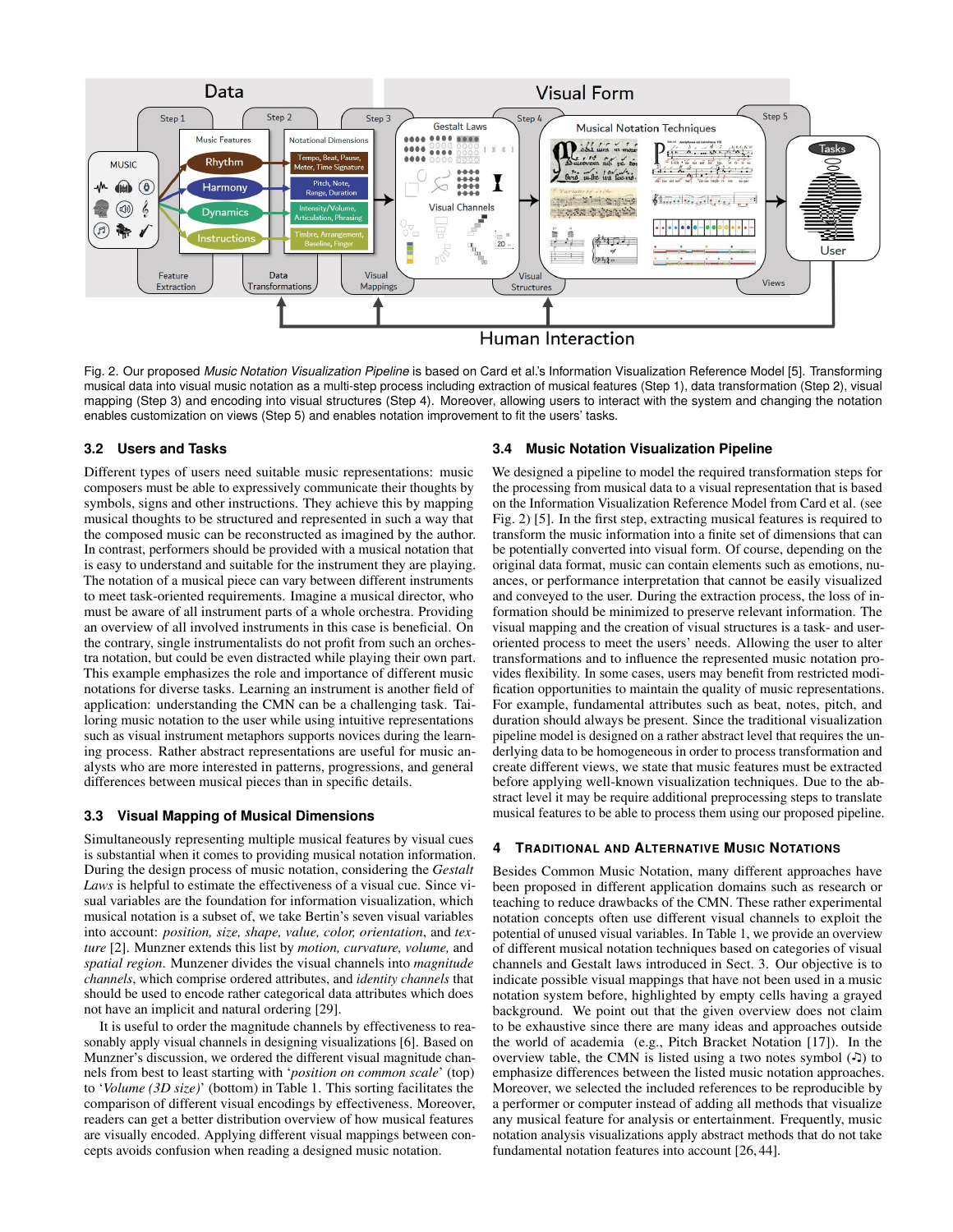|                       |                                                                                                                                                                                                                           | Rhythm                                                                 |                                                   |                                  | Harmony                                         |                                                    |                                                                                                                                                              |                        |                                                        | <b>Dynamics</b>                                             |                                |          | Instructions                                                   |                        |                                               |           |
|-----------------------|---------------------------------------------------------------------------------------------------------------------------------------------------------------------------------------------------------------------------|------------------------------------------------------------------------|---------------------------------------------------|----------------------------------|-------------------------------------------------|----------------------------------------------------|--------------------------------------------------------------------------------------------------------------------------------------------------------------|------------------------|--------------------------------------------------------|-------------------------------------------------------------|--------------------------------|----------|----------------------------------------------------------------|------------------------|-----------------------------------------------|-----------|
|                       | Visual Variable                                                                                                                                                                                                           | Tempo / Beat                                                           | Time Signature<br>Meter /                         | Pauses /<br><b>Breaks</b>        | (Pitch / Frequency)<br>Tones                    | Note                                               | (Octaves)<br>Range                                                                                                                                           | Accidental /<br>Normal | Duration                                               | Intensity<br>Volume                                         | Articulation                   | Phrasing | (Instrument)<br>Timbre                                         | Arrangement            | Baseline / Clef                               | Finger    |
|                       | Text (Semantic Channel) [4]                                                                                                                                                                                               | $-5, [23]$                                                             | $-1, [12, 23, 33]$                                |                                  |                                                 |                                                    | $-1, [12, 23]$                                                                                                                                               |                        |                                                        | $-5, [12]$                                                  | J,                             |          | $-5, [9, 12]$                                                  |                        |                                               | ה, $[12]$ |
| Channels<br>Magnitude | Position on common scale<br>Position on unaligned scale<br>Length (1D)<br>Tilt / Angle<br>Area (2D size)<br>Depth (3D position)<br>Color Luminance<br><b>Color Saturation</b><br>Texture<br>Curvature<br>Volume (3D size) | $[1]$                                                                  | $[8, 30, 38]$ - 5, $[24, 30, 36]$<br>[45]<br>[38] | $-1, [12, 23, 33]$               | [8, 12, 38]                                     | $[1]$<br>$-5, [12, 23]$<br>$\frac{[8]}{[45]}$<br>. | $-$ , [12, 23, 34, 45]<br>$\overline{124}$<br>minimiana a fara a fara a fara a fara a fara an fara an fara an fara an fara an fara an fara an fhara ann an f | [45]                   | $\overline{145}$<br>[9]<br>$\overline{19}$             | [9]<br>[9, 24]<br>[8]<br>$\begin{bmatrix} 38 \end{bmatrix}$ |                                |          | $\Box$ , [12] [8, 9, 12, 38]                                   | $\cdots$ [24] $\cdots$ | $-1, [12, 23]$                                |           |
|                       | Figure Spatial Region<br>Elector Hue<br>Del Motion<br>Del Shape<br>Shape                                                                                                                                                  | [30, 34, 41]<br>$[17]$                                                 | $\overline{191}$                                  | $[34]$<br>$-$ , [12, 23, 24, 33] | [17]                                            | $[8, 36, 41]$ $[8, 9, 23, 24, 45]$<br>$[45]$       | J,<br>[9]                                                                                                                                                    | [23]                   | $\frac{[41]}{[9,34]}$<br>$\Box$ , [12, 23, 24, 33, 38] |                                                             | $-1, [12, 34]$                 |          | [12, 30, 38]<br>[9]                                            |                        | $\mathbf{D}, [12, 24]$ $\mathbf{D}, [12, 23]$ | $[34]$    |
| Gestalt Laws          | Proximity<br>Similarity<br>Enclosure<br>Closure<br>Continuity<br>Connection                                                                                                                                               | J,<br>$\begin{matrix} [24,30] \\ 5 \end{matrix}$<br>$\frac{1}{2}$ [30] | $[45]$<br>3, $[24, 30]$<br>[24]                   | t,                               | $-7, [34]$<br>ת.<br>[12]<br>[12]<br>J,<br>$[1]$ | [9]<br>[8, 9, 23]<br>J.                            | $[24]$<br>$\begin{bmatrix} 9,24,45 \\ 1,1 \end{bmatrix}$<br>$[12]$                                                                                           | J.<br>[24, 45]         | J,<br>$[24]$<br>Ъ<br>$-5, [45]$                        |                                                             | J,<br>$[34]$<br>[34]<br>$[34]$ | J,       | [12, 30]<br>$\overline{1}\overline{1}\overline{2}\overline{1}$ | J.                     |                                               | J,        |

<span id="page-3-0"></span>Table 1. An overview of mapping musical notation features (Rhythm, Harmony, Dynamics, Instructions) to visual variables: magnitude channel, identity channel, and Gestalt laws. The two-notes symbol (-D) is used to indicate how the Common Music Notation (CMN) encodes music variables.

In [Table 1](#page-3-0) we classify fifteen existing music notation techniques. We emphasize that this is not representative for all notation techniques that exist in literature. It is structured to facilitate the understanding of which reference of a music representation method is using a visual variable (rows) grouped by Munzners visual channel categorization [\[29\]](#page-4-29) and Gestalt law to encode a musical feature (columns). The columns are grouped by the characteristic musical meta-features introduced in [Sect. 3.1.](#page-1-1) Some music notation concepts use different encodings for notes (a tone within an octave: A-G), ranges, and pitch. We consider pitch to be composed by note and octave. Mostly, a performer requires the exact position to precisely play a musical piece. Therefore, we decided to list them separately to highlight explicit representations of this musical dimension. Music notation often includes textual descriptions to provide information about instrumentation, volume, tempo, and meter signature. Borgo et al. subdivide all visual channels into four categories, one of which are the *Semantic Channels* containing text, number, symbols, signs, icons, and others [\[4\]](#page-4-34). We consider this category to be appropriate to describe the contextual music notation information (first row in the overview table). Seldomly, complete chords are directly mapped on visual variables instead of the respective single notes. For instance, Malandrino et al. enrich the CMN with a colored background to indicate the current pitch class at a particular position in the score [\[27\]](#page-4-25). For the sake of simplicity and clarity, we decided to omit a separate column for the chord dimension due to the scarcity of such techniques.

## **5 RESEARCH IMPLICATIONS AND OPPORTUNITIES**

Our research shows how music notations can be compared regarding their visual features. To the best of our knowledge, [Table 1](#page-3-0) comprises varying music notations but is not complete and may serve as a starting point for a survey. The introduced visualization pipeline (Fig. [2\)](#page-2-0) helps to both understand existing visualization techniques and develop new ones. Since the pipeline unifies the design process on a rather abstract and conceptual level, it may be required to consider certain musical dimensions in more detail. Nevertheless, we claim that any music notation visualization can be modeled using our proposed pipeline that can be extended to cover further musical dimensions that we did not consider, if necessary. In doing so, weaknesses of a specific representation, as well as its capability to visually map musical features for a given task, can be revealed, considering relevant notational dimensions. Vice versa, in the design process of new music notation visualizations, the pipeline in combination with the overview table supports the consideration of different notational dimensions.

The line-up of mappings between musical features and visual variables can also be used as inspiration to create new higher-level visualizations which also support content-based visual analysis of music.

Our research can be seen as a starting point for in-detail investigations of certain combinations of mappings and users or tasks. Specific pairs of visual variables and musical features could particularly fit certain user groups (e.g., learners, composer) or tasks (e.g., high-level analysis of a musical piece, performance). We assume that readers of the classical musical notation system are inherently biased due to early familiarization with the standard notation. Due to the familiarity, the popularity of the CMN and the historical contingency, it can be a difficult process to develop a music notation that will finally replace the CMN.

By now, we can exploit visual channels requiring technology that was not available during the development process of the CMN such as motion, color or volume (3D). Since the CMN has some disadvantages such as differentiating tone pitches, new techniques could address these drawbacks by applying visual variables in a different way. During the design process of new music visualization methods, it is necessary to take the respective application area into account, as some mappings are more intuitive in a specific situation and convey precise while others rather provide abstract information of musical features.

We argue that our design and visualization pipeline for music notation (see [Fig. 2\)](#page-2-0) is not only applicable to music notation but also to develop methods for music fingerprinting, to compare music regarding different epochs and styles, or to compare the visual encoding of music visualizations. For instance, a well-established mapping for some notational feature could be deployed in a higher level visualization, showing, for example, the trend of a musical feature throughout the entire musical piece. Visualization techniques as pixel visualizations, glyphs, or others could be applied to visually analyze larger amounts of musical data and enable comparison between musical pieces.

### **6 CONCLUSION**

In this paper, we introduced a design and visualization pipeline for music notation based on fundamental information visualization research. This approach can be used as a foundation to compare existing music notation designs and to develop new techniques that are tailored to different users and their tasks. Thus, we bridge the research field of data visualization and the field of music representation in a structured way. An exemplary classification of fifteen notation systems indicates how musical features can be encoded. The table can be used as a starting point for a full survey of existing music notation techniques.